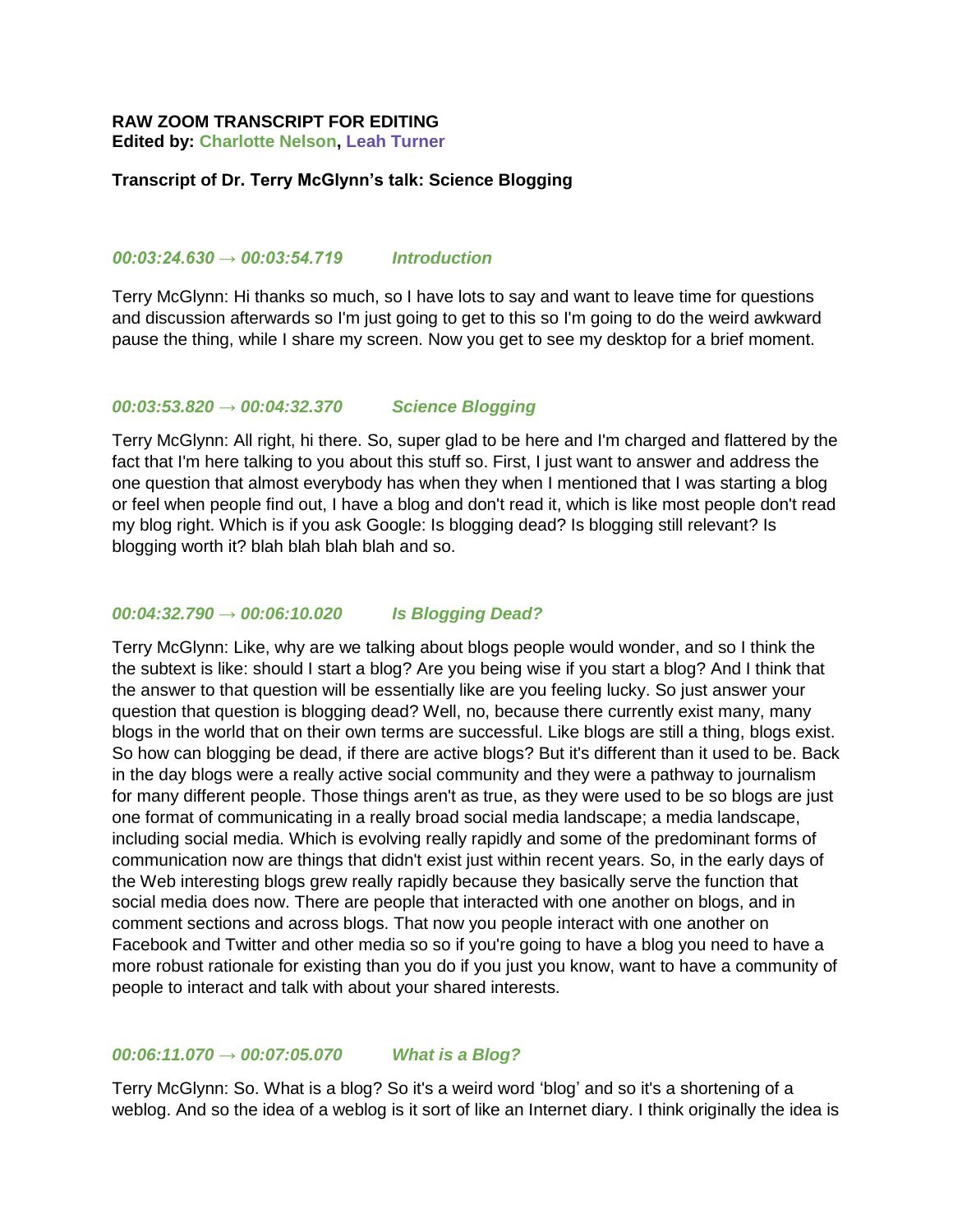that people just write here's what's going on in my day and here's how things are going and here's something I thought about. And that's what in many times blogs were just like the arbitrary thoughts of people throughout their day that they felt like sharing. In some particular form of interest, and so I would say, so my own definition of what I can see, to be a blog is is it serialized writing that emphasizes a personal perspective. And yeah it's distributed by the Internet and it's usually some informal in tone right, that is what I perceived to be a blog so what what does what is a blog in terms of what you see in terms of blog content.

## *00:07:07.890 → 00:07:57.480 What is a Blog? Cont'd*

Terry McGlynn: It's somewhere in but in this spectrum between being a piece of journalism and just like a casual letter to a friend right, and so I think almost every blog post is somewhere between these two some are really, really, really highly personalized so as if they're just writing to a friend and then some read, just like magazine or newspaper articles and so it's like that's a piece of journalism. But I'd say most blogs land somewhere in the middle, in terms of tone and content and approach um, so I think, to understand what blogs are, it's worth going through the history of of blogs and web based blogging platforms, so in the early days of the Internet um.

## *00:07:58.230 → 00:10:06.930 What is a Blog? Cont'd*

Terry McGlynn: We had there are things like geocities and live journal where basically you could create your own website, you know and and you just. You know pre-MySpace essentially, but these were things where people could update information about, however, they wanted life journal was basically an early blogging type platform. In the early 2000s then Blogger came about, and that was quickly purchased by Google and then Wordpress which still exists which actually I run my blog on and also Typepad was another website, and these were software platforms, where people could create their blogs, and also could give you a web address if you so chose and then later on in 2000s then Tumblr came on the scene. And then they're all these other blogging than they were a blog networks, which mostly were by invitation. Not that an invitation necessarily would be hard to come upon but it's like if you chose to create a blog it's a science blogs is one network and they're all these other networks of people that had science blogs. And those some of those networks still exist or disappeared or came back in some level but they're not as at least thought to be as prominent as they used to be. Then, last decade Medium came about, which is a sort of like a newer version of Wordpress it away if you just wanted to share some things people would blog on Medium or if you had a post you wanted to put you put it on Medium. And then the newsletter has become a thing, and so TinyLetter was one company that created newsletters and now a way to monetize that process is through Substack. They do that and so that's something we see nowadays. But I would say, most people that have their own blogs would use Wordpress or some other kind of software platform, but then they'll have their own URL so my blog is smallpondscience.com. If you go to smallpondscience.wordpress.com you'll find my blog too, but it's just a small pond science so it's like.The now it doesn't seem to matter what platform you're on but simply you just have a web URL right. Um so.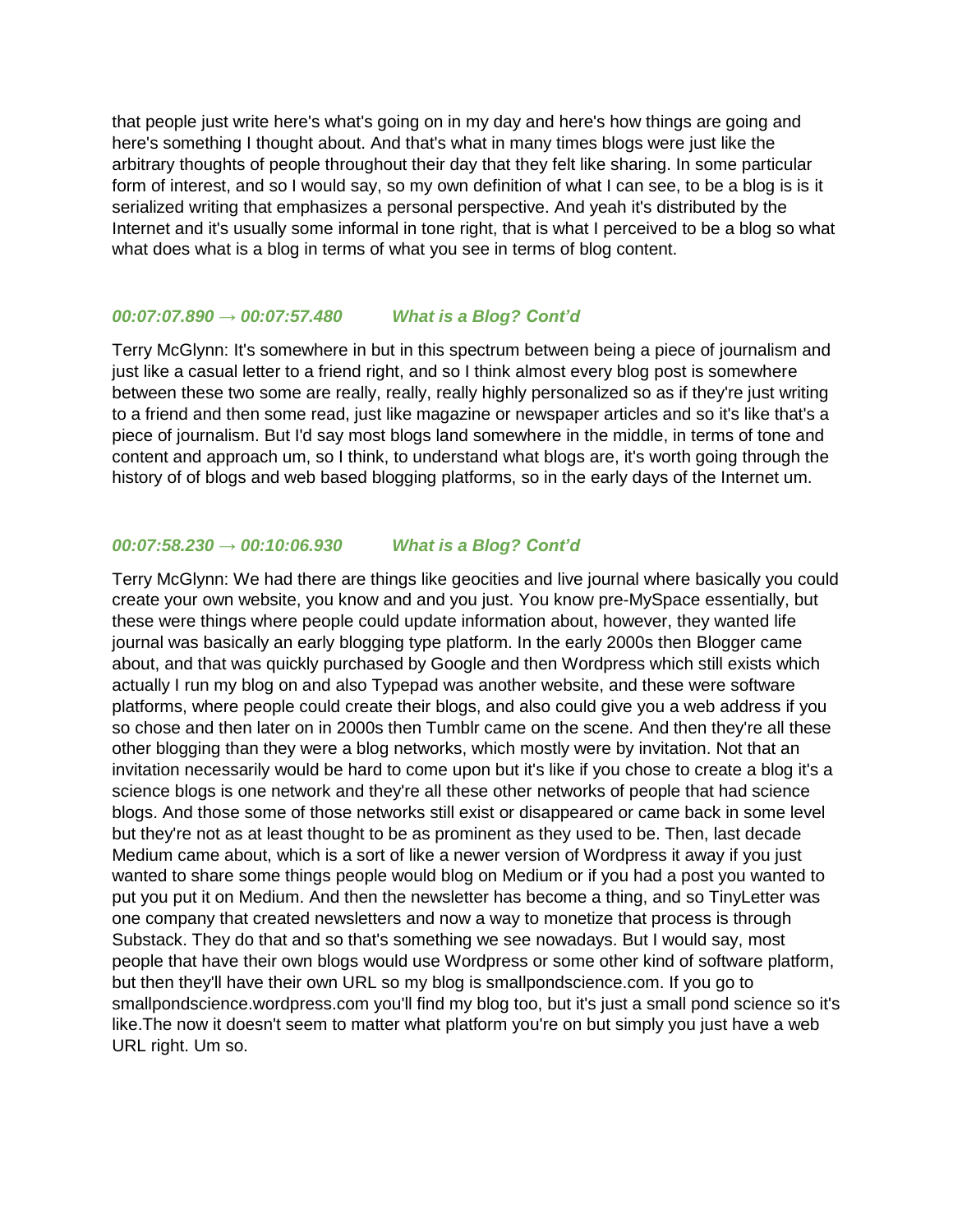## *00:10:08.250 → 00:13:13.410 What is a Blog? Cont'd*

Terry McGlynn: So what is a blog um I would, I think I will break down science blogs into two major categories, what a lot of people call science blogs are blogs that talk about science, but they're designed to distribute science to a non-specialist audience so it's like so essentially it's like people are writing about science for the public in general, so it's just like an article in The Smithsonian or it would be you know something in The LA Times you know or but um but it's in a blog venue and it's from the same voice of the same person writing about this stuff multiple times. And then there's a whole other family of blogs, which we've called science community blogs, and so Manu Saunders et al and I'm one of the people In et al in this paper in 2017 we basically defined a science community blog as a thing, where it's a bunch of scientists who are writing for other scientists. Which is what my own site is, which is like I'm not pretending to be writing for the general public, I'm just writing for other scientists and so to create community to other scientists and to try to impact what they're doing and thinking. And so, these are two very distinct and separate things. And because the content is different, but the motives are different and how people how and why people approach these things are very, very different from one another and so when people often talk about science blogs, I think they're thinking about the former, and so I would say, well, am I a science blogger? No? Am I a science communicator? I often get called that I think I put that in my own bio so I guess so because I communicate and I'm a scientist. But I don't do much about communicating my science or science in general to the general public, other than just being a general ambassador of like a science person, so I should point out that there's this book that came out called Science blogging: the essential guide, and so this book I believe it's published by Yale University Press is edited by three people who are you know classic science bloggers and that they were writing for the general public. And so, and these all these three people now are journalists of in one form or other through various media and they and they basically got their start with science blogging um so the I can't really speak that much to what that world is like because frankly I'm not involved in that world it's actually very much a club. And they actually even had a camp in LA like every year, now that I think Jason Goldman is one of the people who organizes this camp and they bring out other science communicators. And you can become their friend and you learn things from one another and, as far as I can tell they're all great people but it's a close-knit network that I'm just simply not involved in. I just know who some of the people are because I'm on Twitter um.

## *00:13:14.580 → 00:14:16.680 What is a Blog? Cont'd*

Terry McGlynn: So what is the ? There are so many different kinds of blogs. So right there's food blogs, there's parenting blogs, there's a lot of these blogs about search engine optimization because blogs about getting traffic to your blog to make more money. Journals have blogs, you know personal websites will have blog sections on them, members of the National Academy of Sciences Richard Lenski has a really great blog that he will contribute to once in a while that's totally worth the read. You know, academic departments do, museums do, the NSF has like four or five blogs on its own website that talk about NSF business, that are super duper helpful if you're thinking about writing a grant um so I mean. So blogs exist, many people have blogs it's you know if you've cooked a recipe recently odds are you found that recipe on a food blog. So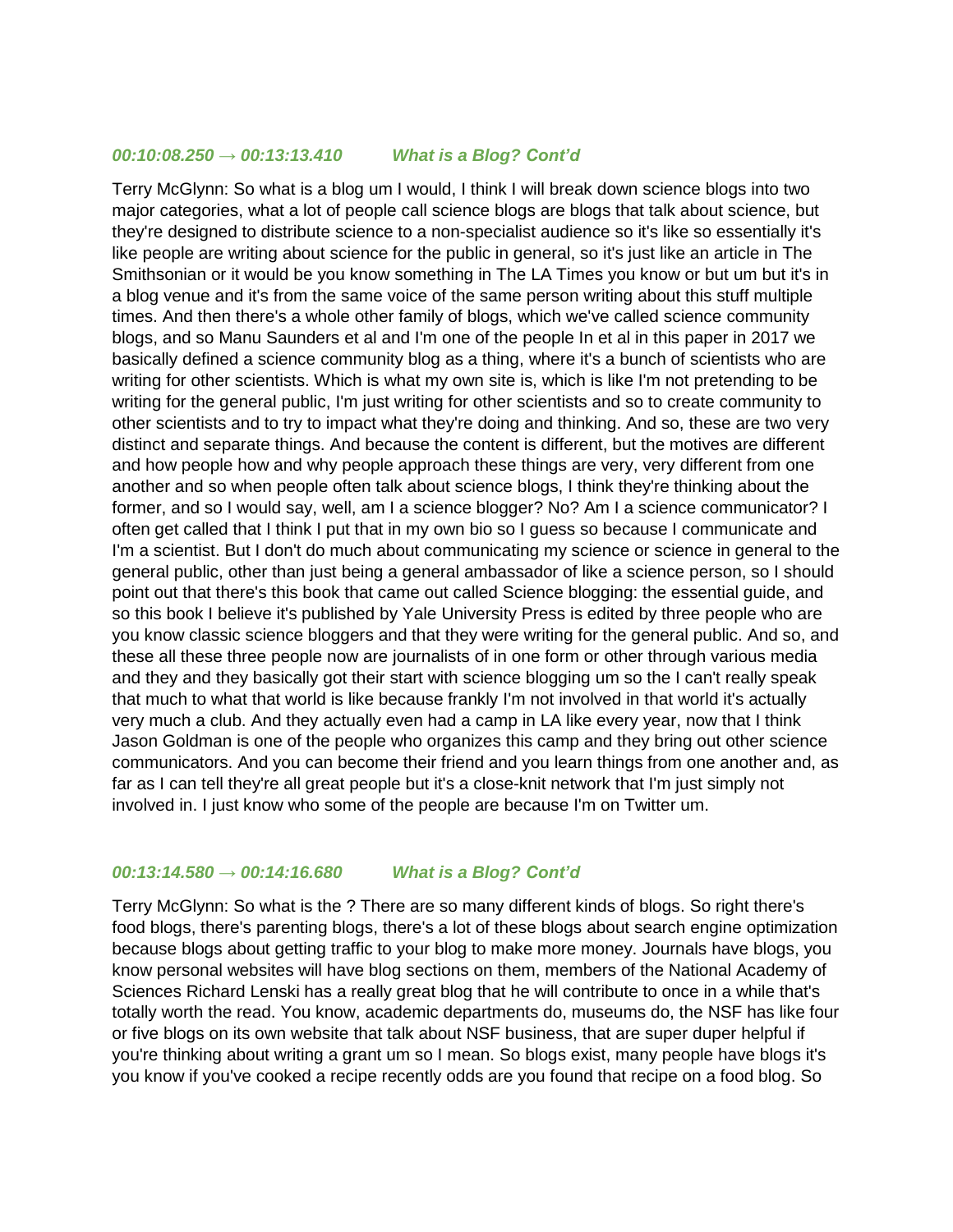to say that blogging is dead is not true, but it's but that the blogging environment is very different than what it used to be.

## *00:14:19.110 → 00:15:22.650 What is a Blog? Cont'd*

Terry McGlynn: So if you were to think of serialized communication, *sensu lato* right and use the taxonomic word like in the general sense in the broad sense. Then Facebook, Instagram, LinkedIn, podcasting, Reddit, ResearchGate, Tik Tok, Twitch, Twitter, YouTube, and probably some other things I'm forgetting are all essentially like forms of blogging in that you have an individual who is sharing ideas and content on a regular basis that accumulates followers and then people will read that. And then it very I read an article really interestingly, I could share with you later if you're interested about about how Twitter threads basically are replacement for blogs. What blogs used to be like 10-15 years ago many people are doing the same thing, using threaded conversations on Twitter to do the same thing. And oftentimes as many of the same people. So why would you blog? Like what is, why would you create a blog as opposed to doing something else, like a website blog?

# *00:15:24.270 → 00:16:35.820 Why Blog?*

Terry McGlynn: You know, like my blog, for example, and so well, here are some motivations. Well you wouldn't want it to dissolve into social media, so you could, if you put something on Facebook or Twitter or Tik Tok it'll get seen and then it will essentially disappear, and no one will see it again, unless you get like super famous then people might throw it and find embarrassing things right. So it might not fit into social media, for a variety of reasons, like. You know, it just doesn't seem appropriate or won't catch on. You wanted to be found by search engines, a lot of the traffic that my blog gets by now, or people who find it by Google, because I wrote something about it and then people link to it and then now it just gets discovered. And you or let's say you want to have something last longer so you can point people to it if people ask you a question, if you have something to share like oh actually I wrote a little thing about that, and you can provide a link to it. Also, you might have a lot of things that you just want to say, but the chunks of the things that you want to say wouldn't fit into social media. Because based on not just the content, but just the size of it like you might have a lot more words to say.

## *00:16:37.860 → 00:18:36.720 Why Blog? Cont'd*

Terry McGlynn: um, so why would you blog, though, like what are you trying to do for yourself to blog did someone say you should blog right or maybe you feel compelled like you have something to say, and you have nowhere else to say it. You could be a masochist you just want to punish yourself. You want practice writing. Do you want to find friends, by creating a blog and interacting with them? Do you want to influence other people? Do you want to be famous? Do you want to do outreach? Are you using this to find some kind of job? Or do you want to get money? Money through the blog itself, through advertising revenue or various kinds. Are you looking to have some kind of power? Are you looking to become a journalist? So, these are all motivations that people have I think most of these would be very poor motivations that blogs aren't good for it. I could talk at great length at all of these. But. But actually, some of these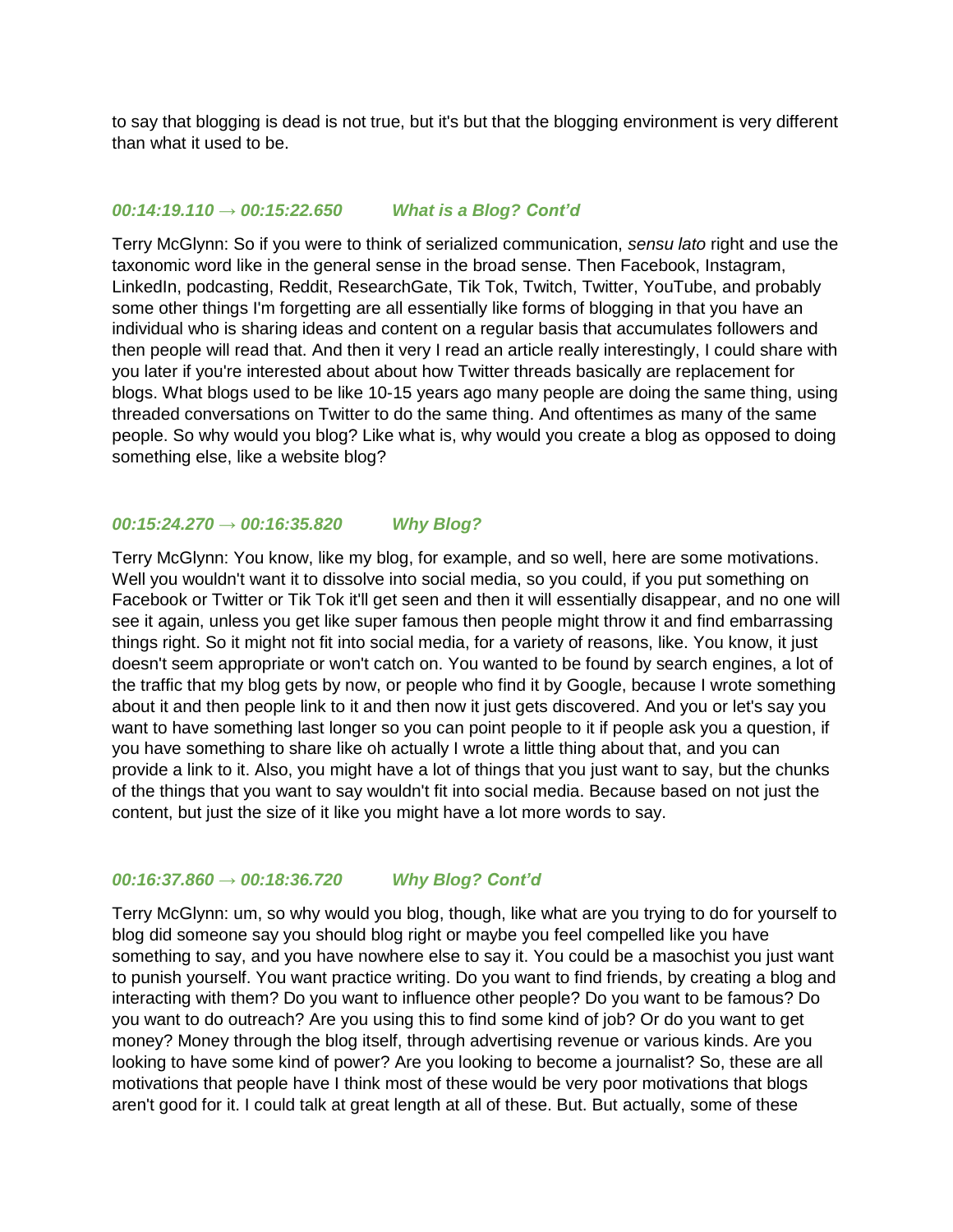actually do apply and depending on how you create your blog some of these could work. But you want to definitely have a plan to so that it makes sense. I think a lot of these ideas that people have about you know, large blogs, and what it's like to have a blog and have a successful blog don't just aren't true but, on the other hand, there are a lot of diffuse benefits I've experienced by having. A well read a blog that are really hard to quantify which I wouldn't say results in fame or outreach or power in a general sense, but it has been some form of career advancement. I could talk more about that later and answer questions about that um so um what makes a good blog post if you're writing a blog post. Um.

# *00:18:37.980 → 00:19:47.370 What Makes a Good Blog Post?*

Terry McGlynn: What people say, is it should be short and to the point. It should be time often it's timely if there's something happening, and you connect it to what's happening or, if you have a response to something that's happening in the world right then people would want to read your take on that. That you want a storyline and characters or that it perhaps that your post is actually part of a larger story of yours, but also that you know it's readable. Photos, you know there's research that shows if you put a photo with a blog post then it gets read more often, like it gets shared on social media people see that photo and they click on it more likely. You should be targeting a particular audience you just don't want to try to write for everybody in the world, but you have an idea of you're trying to communicate to and you reach that person, it should have something about yourself in it. Like not necessarily that you're revealing personal things about yourself, but that it has your own tone right and so ideally, you'd be funny or charming or casual be don't want to be cloying. And then, also a good blog post is copy edited, like in theory it's not just chock full of like you know sentences that don't make sense and typos and things like that. Copy editing is good.

# *00:19:48.510 → 00:22:35.610 What Makes a Good Blog Post? Cont'd*

Terry McGlynn: That said, it seems like my successful posts and my good posts seem to break these rules a lot. So, in my personal experience, sometimes my good posts are really short but sometimes they're like super duper long essays. And so it's an essay that I could never ever published anywhere else, no one no venue would want to publish it it's not going to be an op ED in Washington Post and I'm not going to submit as a journal article, so what the heck am I going to do with it? But if I really have something to say it, then I might put it on my blog. And if it connects then it'll have readership even if it's really long. The impact, some of the ones that that have the most impact, I think, are the ones that actually don't spread on social media. And the reason I know that they'll have impact is I could talk to someone, you know, a year and a half later like at a conference and be like oh my gosh I read that and that changed my career trajectory. I applied for this job because of that blog post or Oh, I read that and I sent that to my Dean, and that my Dean said it's my Provost and that end up changing the RDP guidelines at my university. You know, so no one puts this stuff on Twitter or Facebook, or whatever, but um.: So they don't share the articles that way, but they still might read it, and it still might impact what they're doing. I usually don't include photos for the most part. Yeh, it increases readership, and so what? If someone's only going to click on my article because there's a photo and not just because there's like they're interested in what the headline is or what it has to say then do I really care if they read it or not, you know there's a lot, and so, while I think copy editing is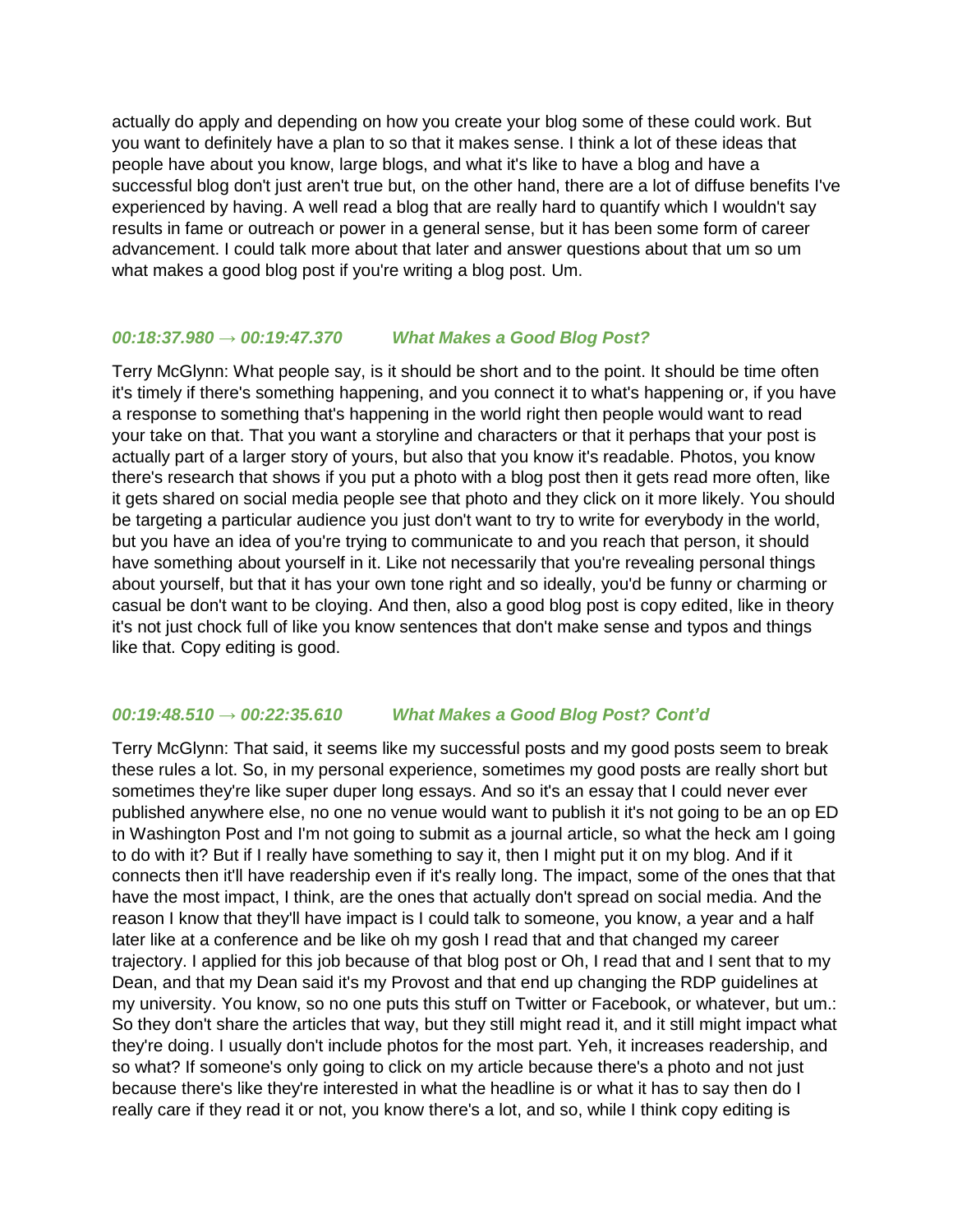important, I will go back and find weird missing words and typos and mistakes in my old posts. And so the worse thing that having poor copy editing is spending so much time copy editing that you actually don't write your blog. In my opinion, and so, if I spend so much time copy editing then it takes up so much of my time, then, why would I then, then it limits, how much or how often I would write. My good post had my voice and I've noticed that the ones again that I that actually do catch on that have a big audience, that people talk about are actually the ones that I write really, really quickly. Like sometimes I'll write a blog post, it could be a long blog post but I'll write it in like an hour or two or a short blog post I'd write in 15 minutes, but I, and I think that's because if there's an idea that I'm burning my mind that I want to get out and I just want to say it and put it in the world and be done with it. Then I think that's more consequential, and so I think it's, not because I wrote it quickly it's accessible, but because I'm excited about getting it out there in the world quickly. I just want to get it done get it so now that I think that it ends up if I feel that way about it, then I think it might be more likely to have impact. That's not always true sometimes I think oh my God, this is going to be an amazing post that knowing that no one cares at all that happens to.

## *00:22:37.470 → 00:23:20.910 What Makes a Good Blog? Cont'd*

Terry McGlynn: So what makes for a good blog in general? Um so a good blog is created for a particular audience and has a particular identity, and so, if you're writing a blog that the whole world will want to read. Then. Then I think you might end up attracting almost nobody. But also you're going to want to have something to say and that's something that you want to say should be connecting with people that would be interested in hearing it. Posting frequency is really critical. If you have if you're trying to build an audience, then you need to post regularly.

# *00:23:21.840 → 00:26:40.110 What makes a good blog? Cont'd*

Terry McGlynn: Just that's the way it is, that what, if you look at the data of the way which blogs accumulate an audience how often you post really matters. In general, historically a good blog has a whole ecosystem and community of people who comment in that blog and respond to one another. But I think those days are kind of gone. Some blogs have retained communities of people who content -- who comment, but I would say, there are a lot of people who lurk and read blogs, who never ever comment and those could be just as valuable. Or they take those blog posts and they'll post them in social media and have those conversations on social media. So I think the conventional wisdom is that commenting on blogs is an important piece of what those blogs are, but now I think the conversation happens off-site and not necessarily on the blog itself. And some which you don't even see, right, people talk about my post, without even including me, and that's fine, you know. And that's part of the conversation that's driven. Also, I've noticed that, like, on a lot of blogs it's like really male-biased about who chooses to comment, and maybe people with more seniority, or people who just feel like their opinion is bigger or more important than others', it's like it's so… So, actually, for a while I just shut down the comments on my blog because they were being dominated by a few individuals who just were frequently imposing their views. They were basically using my real estate to express their own perspectives, and why would I want to give them free real estate if I don't feel like, you know, that influences the tone of my blog in the way I don't want it to go? You should be able to explain your blog with like a tagline. Like, so it's like just a few words, like here's what your blog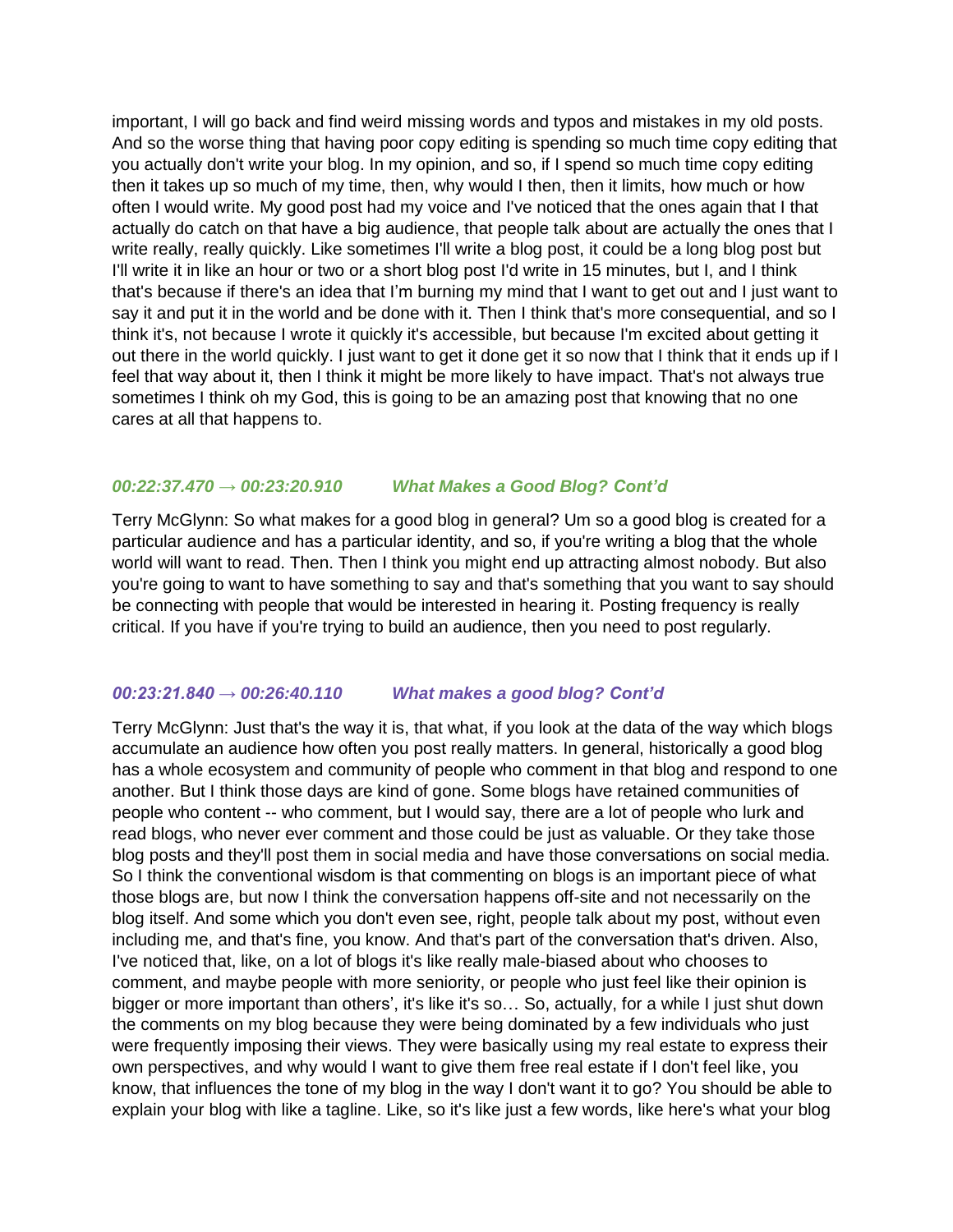is about that's tied to your identity. I think a blog nowadays can't be successful independently, but it has to be part of a social media ecosystem in some way. If you just have your blog as a website and it's not connected to your communicating presence in other means, if you have a podcast, if you have a Twitter account, and so I think a blog is a component of that. If you're if you have a thing that you're working to communicate about, then, then I think just a website nowadays can't do it in isolation, because that's not how people consume media. But also, I think what makes a good blog, the reason that you would put it on a website where would live theoretically in perpetuity, is that your people -- it has things that you'll want to point people to, that people will want to refer back to, it has some particular utility. So, think of food blogs, right? So, food blogs will have perennial utility. If something… if you have a recipe for a thing that's delicious, then people always want to go back to that. And so I think I would like to think that when I write something be like "Oh, that's an interesting point, oh I'm going to share that!" And so, a lot of things that I write are for people who are for graduate students, or for junior faculty at teaching-focused institutions, and so, once a person is like "Oh my gosh, I'm applying for jobs at a small liberal arts college," then I'll be like "Well I've got, I've got, like you know, eight years of a blog for you to read about all these different topics. What are you interested in?" "Oh, the interview process, oh, here's these five posts," you know stuff like that. And so I think the reason that I wrote it in blog form, in part, is because I hoped that it would have longer utility.

## *00:26:42.000 → 00:27:44.160 What's a Blogosphere?*

Terry McGlynn: So you may come upon the idea, the concept of a "blogosphere," that blogs often share interests, ideas; they feed off one another. And so like in economics and politics, you have many people who are active bloggers and share ideas with one another, will have arguments. A journal article comes out and they'll discuss it. A preprint comes out, you know, and they hash it out. There – there's a new story, they figure out the implications. And so, ecology, has a very light blogosphere, but it seems like most people who blog don't do it super frequently and actually a lot of us don't interact with one another that often on their – on our – blogs. So, do we have a blogosphere? Yeah, but it's not really active. So again, I've talked about blog commenting already, and how I think it's going by the wayside. You know, some people still have active blogs with active commenters, but compared to what's happening in social media and other venues, I think, you know, it's relatively minor.

#### *00:27:45.300 → 00:28:43.650 What is the "Success Rate" of Science Blogs?*

Terry McGlynn: So if you were to create a blog, or if a blog exists, how can you tell if it's successful? How many sites/blogs are successful? Well, it depends on what you call "success!" Like, why do you have a blog? And so, so a blog could give you more writing experience, it could help you communicate more with your peers, you could raise money through it actually, maybe, if that's really what you wanted to do. It could give you professional visibility, prepare you for your career in various ways, or you could actually change how people think, which is frankly what I try to do with my blog, is I'm actually trying to change the world. And, and so, by putting out ideas that I think matter, maybe I am, you know, I mean, it's a huge aspirational goal,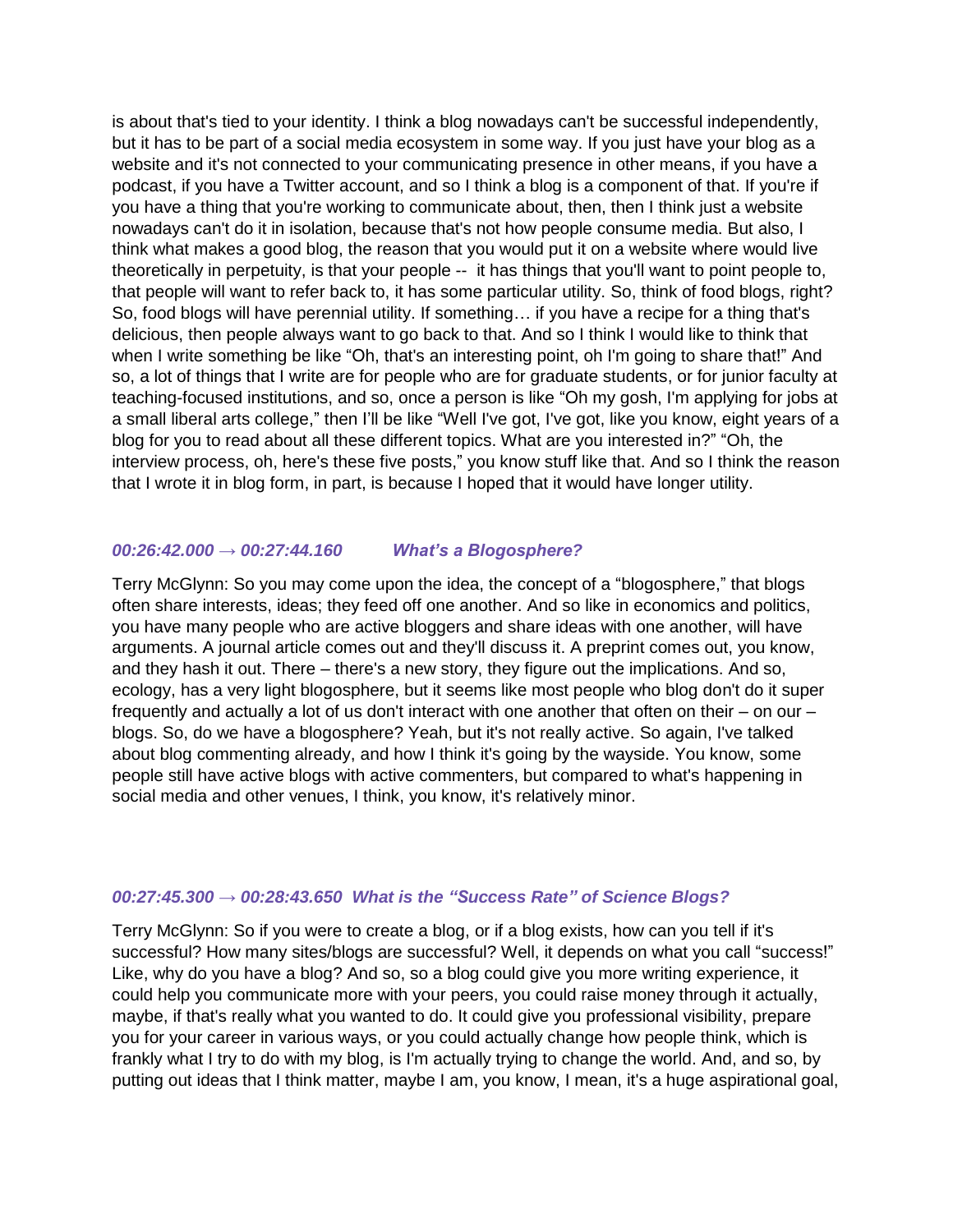but if you don't try, and you can't do it… So let me give you some examples of different kinds of blogs that have experienced these kinds of success.

#### *00:28:45.840 → 00:34:50.460 What is the "Success Rate" of Science Blogs? Cont'd*

Terry McGlynn: So, with respect to more experience writing, every blog, right? If you have a blog, then that -- and you write for that blog regularly, then you write more. And so I have found that actually when I was blogging more regularly, then my publication rate was higher, because I was just like the words were flowing from me. So, if I can knock out a 500-word blog post every day or 2, 3, 4 times a week, then that makes it much easier for me to write a grant or a proposal or something like that. It's like you know, writing is an instrument that you get better with you more practice. And so, and I haven't been blogging much in the last couple years, and actually I haven't been submitting manuscripts in the last couple years, and so because I've been tied up with all these other kinds of things. And so – that's – so I think people say blogging takes away time from writing, but I think actually blogging might actually help you become a more successful writer and write more productively. In terms of communicating with peers, like in the world of ecology, *Ecology Is Not a Dirty Word*, is Manu Saunders' blog, who was the first author of that paper I referred to earlier. So she has – there's a variety of people who comment on her posts, and so she often blogs about issues involving science, but usually communicating with other scientists about this: "Oh so, what do you think about this idea?" or "I'm not so sure about this," or, you know, "Oh I looked at this paper, what do you think about this paper?" And, but also about science communication issues, too, and so there's interesting engagement in her comments, for example. And so, even though she doesn't blog super frequently, that she still has that kind of audience, and so in the world of ecology, "Dynamic Ecology" is also that way to some extent. In terms of raising money, so there's a blog that's been in existence, for I don't know a couple decades now, at least, *Pharyngula*, which is by PZ Myers, who's a professor at the University of Minnesota, Morris, who's like in the school of like new atheists, but he's not a jerk like most of them, apparently. And his – he – blogs posts like one or multiple times per day, and this is very much like a personal journal, and he talks about a variety of issues and science and his personal life and evolution and creationism and whatnot, and he has a really big audience because he's been at it for so long. And, apparently, he said that he makes this as much money from the ads on his blog as he does from his salary as a professor, which I find rather surprising. But also he's got a lot of ads, but he also writes, he posts, very frequently. And I think he has enough followers just following along with his blog on a regular basis. That said, he puts a lot of time into his blog, where he puts several posts out per day, sometimes. Not necessarily extraordinarily long things, but just like a missive. So just like I might post to Twitter, he would post to a blog. And, and he actually says it raises him money, so how about that? Professional visibility, so *Spider Bytes* is an example. So a fellow Canadian, I'm not a Canadian, but she is, who is also you know, at one point contributed regularly to my blog. So she has a blog where she's written about spider stuff, to the point where now media will contact her and ask her questions about spiders. And so she is you know, one of the most visible people in the world with respect to spider biology, you know. And now she's a postdoc and when she created that blog, she was a PhD student, but yet she has high level of public visibility. And that's because of her blog. So plenty of people have created blogs, in the past, to become science communicators. I think the most extraordinary example of this is Ed Yong created the blog *Not Exactly Rocket Science*, and now he is a, you know, a writer for *The Atlantic*, and he is an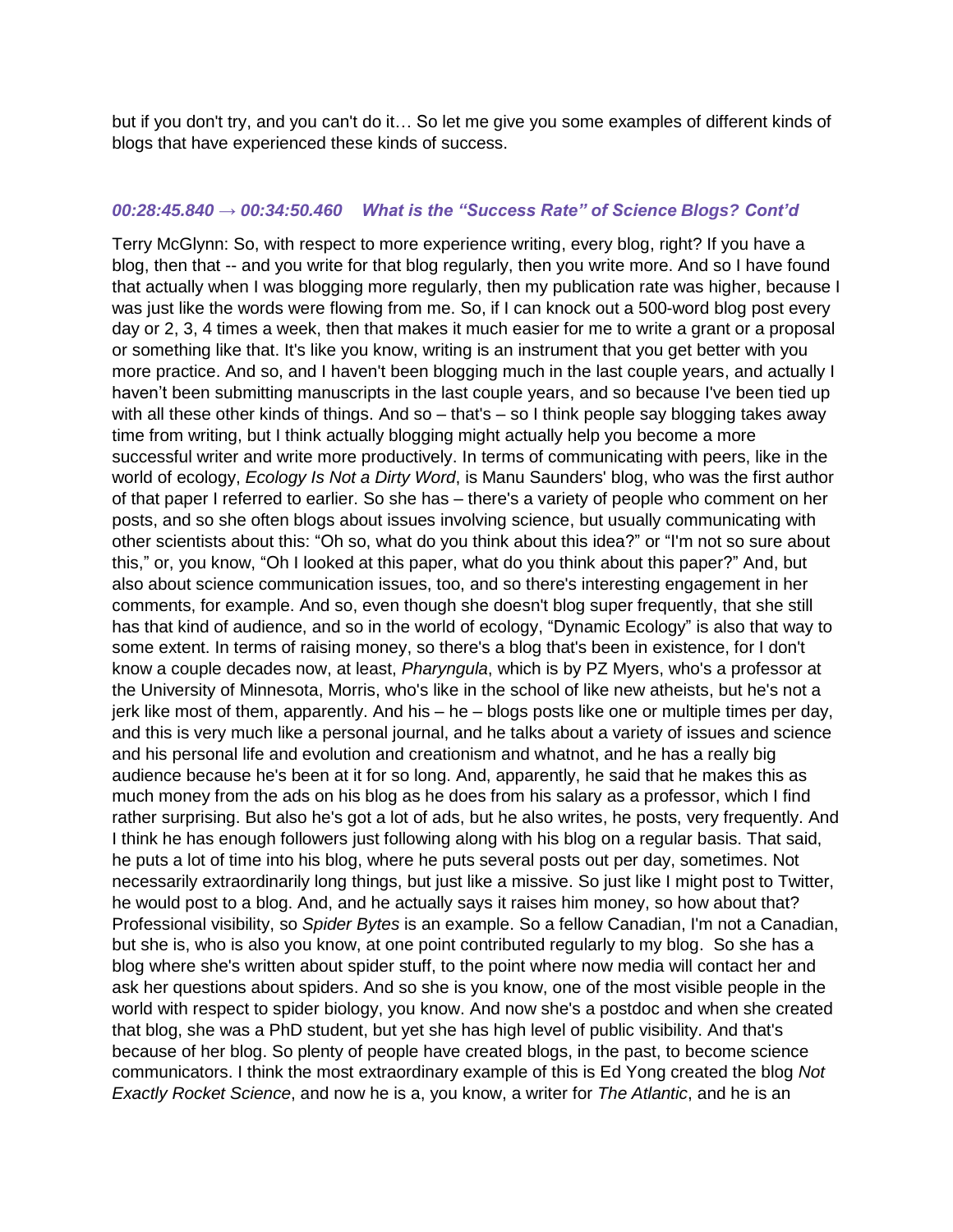amazing writer, and now he's had a couple books come out. And he just explains science really well to people as a science communicator. And then Bethany Berkshire's blog *SciCurious* was also really, really good, and I think she's an extraordinary science journalist as well. That's another example. But another example of praying for a cure in science communication, but it's more of a science community blog is *Mary Anning's Revenge*, which hasn't been -- hasn't posted in the last couple years was by two paleontology grad students had this blog, which I thought was extraordinarily charming, irreverent, and fun. And, and I just thought they were really interesting people, and they had a lot of fun with their blog and they also had an Instagram and Twitter that went along with it. And so now they're doing other things with their careers, but you can see – and one of them is a curator in a museum now, or a collections assist – collections manager, I'm not sure, but she works in a museum and she has great Instagram posts, and I think the blogging started to get her into that. Also, you really can influence people with blogs. As a counter example, I would say that Jerry Coyne, who is like a famous evolutionary biologist in his own right, has this blog called *Why Evolution is True*, which is the name of a book that he once published. And he's just a flat-out jerk and he uses his blog to identify people that he doesn't like, and targets them for mobbing and his followers will then mob other people, and you know, harass them on social media and whatnot. And he does this through his blog, you know, he targets people and says, "Look at how horrible these people are," on a regular basis. It's rather odd but what I'm saying is, but if that's if that's what you want to do, and you could do it, you can influence others. I'd like to think that other people are more positive examples, but I thought it'd be interesting to have a counter example. I wouldn't necessarily recommend seeing his blog, but I just let you know he exists.

# *00:34:51.900 → 00:37:12.150 What is the "Success Rate" of Science Blogs? Cont'd*

Terry McGlynn: So um, but when I'm talking about the success rate of blogs, I can't *not* mention that the Internet is littered with the remains of apparently nascent, yet extinct blogs. Like if you search around, then you see, "Oh my gosh, that looks like such - this looks like a really interesting post," "This looks like a really cool person," "Oh, they're starting something," and then they stopped after like a month. "Oh, here's a post," and so – I – you know I'd be like, "Oh here's a new blog on the block; look at that!" "Oh, that's great, oh," and then they're done. And so I'd say most blogs like, just never take off. You know, there's just not enough fuel in the tank and people don't do it. Or maybe some blogs are interesting, and sometimes you're like "Oh, I'm doing this, but I don't feel like I'm getting the word out, so I'll stop. I don't know if anybody's reading." And then, sometimes, you know, where people feel like people are reading or whatever, for them, they just stopped anyway. And so I think of investing into a blog like a mortgage, right? And so, when you mortgage a house – what happens is when you purchase a mortgage for a house, like initially, you're paying – you're not paying down the principal, you're just paying interest, and the way it's amortized over time, then you start paying down principle. And so, if so, creating a blog you build an audience, but that audience builds really slowly, relatively speaking, compared to the amount of time you put into it. And so I think now, I've purchased this platform for myself, where I can write a post and it will be going out to email to a lot of people and people see it on the Internet. And you know, and there's this platform that I have, but I built it over the course of years, and it wasn't a small investment of my time. In, you know, the early days, I would have a blog post almost every weekday, and so I would spend anywhere between 15 minutes to an hour and a half writing a blog post. Because I wanted – I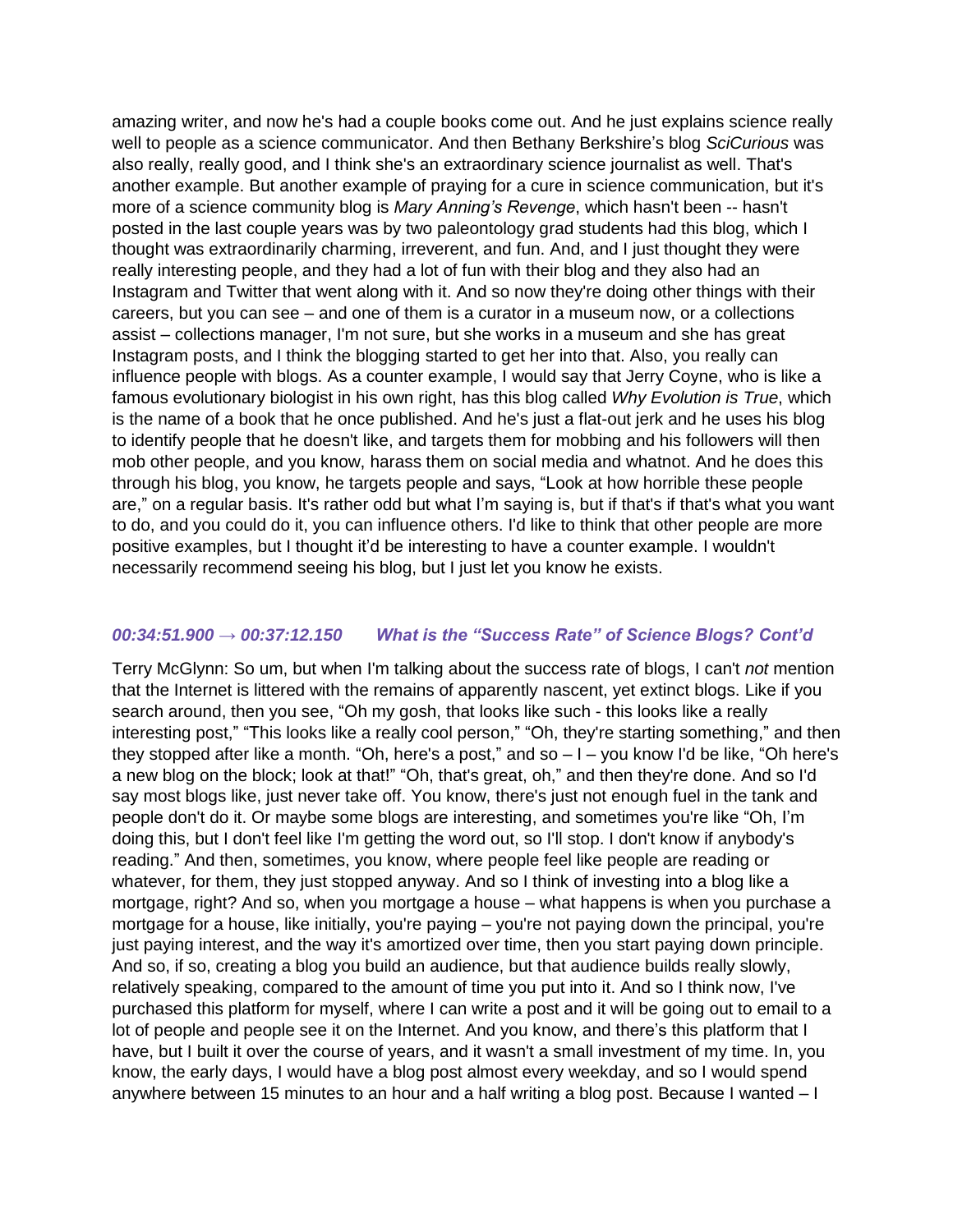sort of was treating the blog as a class I was teaching in terms of the amount of time and responsibility I put into it, and so I built that. And for me, it's actually paid off, but I think a lot of people are like, "Oh it'll be fine, I'll do a blog," but then, will people see it or not? Does that matter to you? Those are things to think about.

### *00:37:12.690 →00:38:12.960 Guest Posts*

Terry McGlynn: A phenomenon in blogs, is the existence of the guest post. And so, you could think as a parasitism, but really, it's a mutualism, in which you're leveraging someone's existing platform. If someone has a blog and they – and you - have something interesting to say, then they might want to host your post, saying that. So does a blog exist with an audience - that's a redundancy - that that you're trying to reach? So, if you have something to say to ecologists, then you could approach Manu Saunders, or you could approach Jeremy Fox (he runs *Dynamic Ecology*) be like "Can I write a guest post?", for example. Some blogs have actual policies for guest pitches, some just invite their friends in a weird clubby thing, and some just don't do them at all. I have a policy that if, if you are interested in writing a guest post, let me know. I usually - I don't actively solicit them, because frankly I think people deserve to be paid for their work. And I've actually paid people for posts when I want to post on a particular thing, but I'm not going to say, "Please write for me," and then not pay you, so I just generally don't solicit them.

#### *00:38:14.070 → 00:39:32.430 A Failed Experiment*

Terry McGlynn: I and some other people created this experiment called *Rapid Ecology*, that I consider to be a failure, in which I wanted to minimize barriers to having people write blog posts for the public. And so, we created this website and basically I paid for it out of pocket, which wasn't that much money. And said "Hey, here's a blog you can write for," and all of you are like "Wow that's really cool!" And so anybody to this day, can submit to *Rapid Ecology,* you say "Hey, I want to write a post!" and then send your post, and it gets posted on your behalf. And in that way, if you will – basically, it's like – it had – would in theory, would have like a built-in audience. So that way, I was trying to minimize barriers to access that if people had something to share, then they can share it. So, it's kind of like a new, modern-day version of a listserv, but no one's published a post on it in more than a year. So we had a rapid launch and then it died quickly, and so what this tells me is everyone who wants to blog is already blogging. So I will, quickly now, because I want to get to Q & A, which I think will probably be more interesting than what I have to say right now, tell you the story of just how my own blog originated, so I will do this promptly.

# *00:39:33.900 → 00:40:18.090 My Blogging Story Cont'd*

Terry McGlynn: So I should say that in 2007, I wrote a series of articles in the *Chronicle of Higher Education* under a pseudonym. They're asking - when I was applying for a faculty job. So it's a long dramatic story; I was denied tenure at my university and I was looking for a new position. And the *Chronicle* career section was like, "Hey we're looking for people to write posts on our site in our advice section about - just to chronicle their job search and what they're experiencing," and I'm like, "Oh well, hell I got something to share." And, but I wrote it under a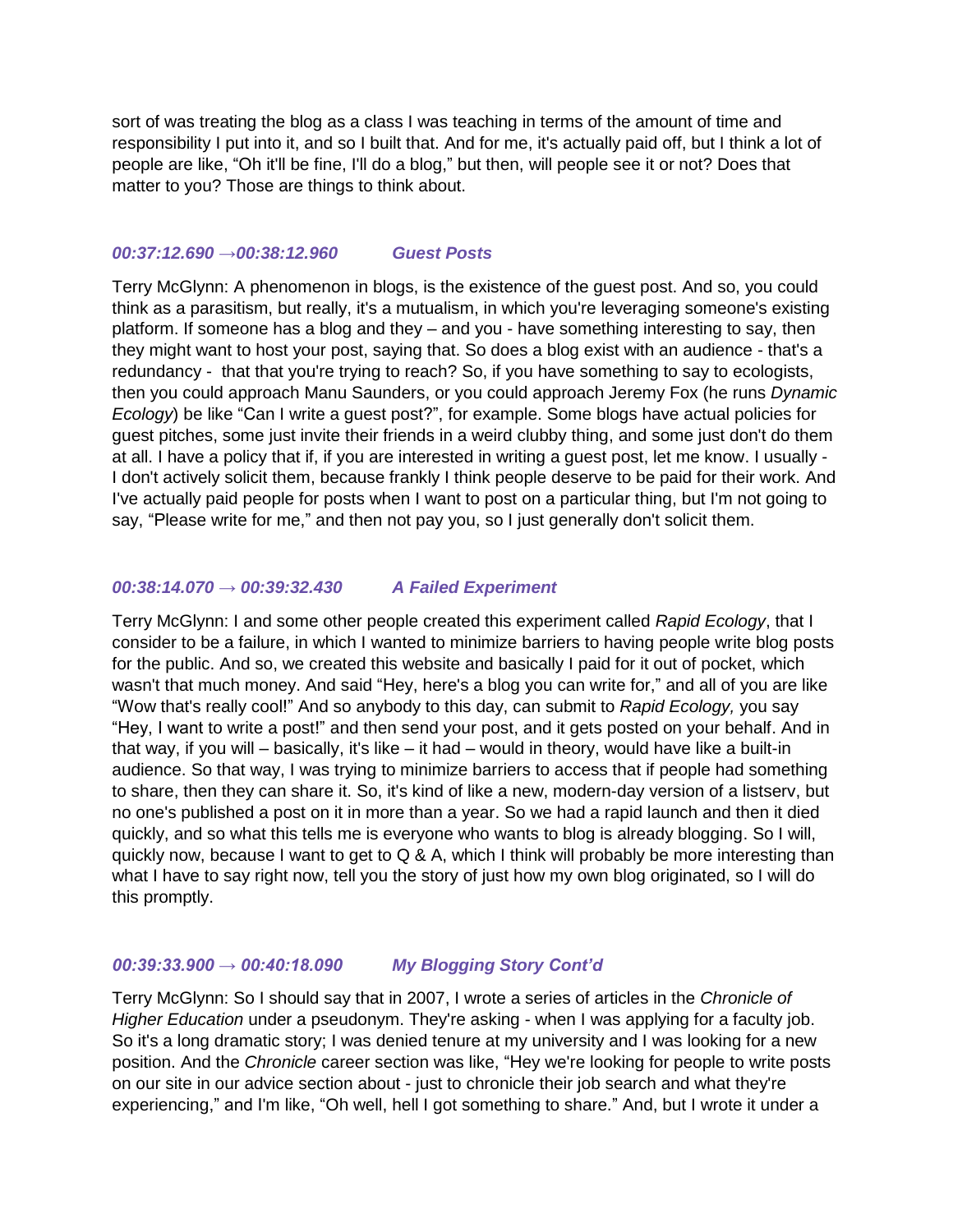pseudonym because obviously you don't want to share, about how you were denied tenure so publicly. Now I share about that publicly.

## *00:40:18.750 → 00:40:39.750 My Blogging Story Cont'd*

Terry McGlynn: So that was my first experience with like writing something that essentially wasn't a journal article for an audience and then, as I was getting tenure later and I thought you know, I have a lot to say about how to do research at a teaching-focused institution, what it's like to be a researcher in a teaching-focused institution, so here's a manuscript, right?

## *00:40:40.110 → 00:41:08.370 My Blogging Story Cont'd*

Terry McGlynn: And I realized that, even though I had a lot to say, I wrote this manuscript, there was nowhere to publish it, like there was no venue for this kind of thing, no journal existed. And then I realized there a few blogs that I was reading that I really enjoyed, so one was *Myrmecos* by Alex Wild, who's an ant biologist like myself, and he's a photographer, and so his blog is moribund because he does other things now. But he used to write on his blog, and you know, most days, and it was really interesting and it was a blog by ant people for ant people and ant enthusiasts.

## *00:41:09.270 → 00:41:50.580 My Blogging Story Cont'd*

Terry McGlynn: And another blog that I absolutely loved was *FemaleScienceProfessor*. And so, she wrote one post every day, and it was a thoughtful post somewhere between a few hundred up to 1000 words about something about science careers, and I learned so much from her. And I even think from some scientific societies, she even won a mentoring award, even though it was all pseudonymous. I think I have no idea who she act - her identity is, I haven't tried to find out, but she's a wonderful human, thoughtful human being, and I just loved her blog and she was at it for I think 5, 6, 7, 8 years or something like that. And I still go back to look at things she wrote.

#### *00:41:51.360 → 00:42:30.810 My Blogging Story Cont'd*

Terry McGlynn: And so, over the course of a couple hours at my dining room table, I created this blog called *Small Pond Science*, and I realized that - basically took that big manuscript that I had written and I carved it into much smaller – a large number of small posts and cued them up for publishing. Like literally just like in an hour or two, I found a nice picture of a rainforest I took from a tower, which is what you see here, and I was like "Here's my blog, here's some posts," and after I had a few posts up, then I posted it on Twitter and I had a Twitter account that I never really used. And then, some people found it and so Alex Wild and *Dynamic Ecology*, which had big, big audiences at the time were like "Oh this looks like a really good blog."